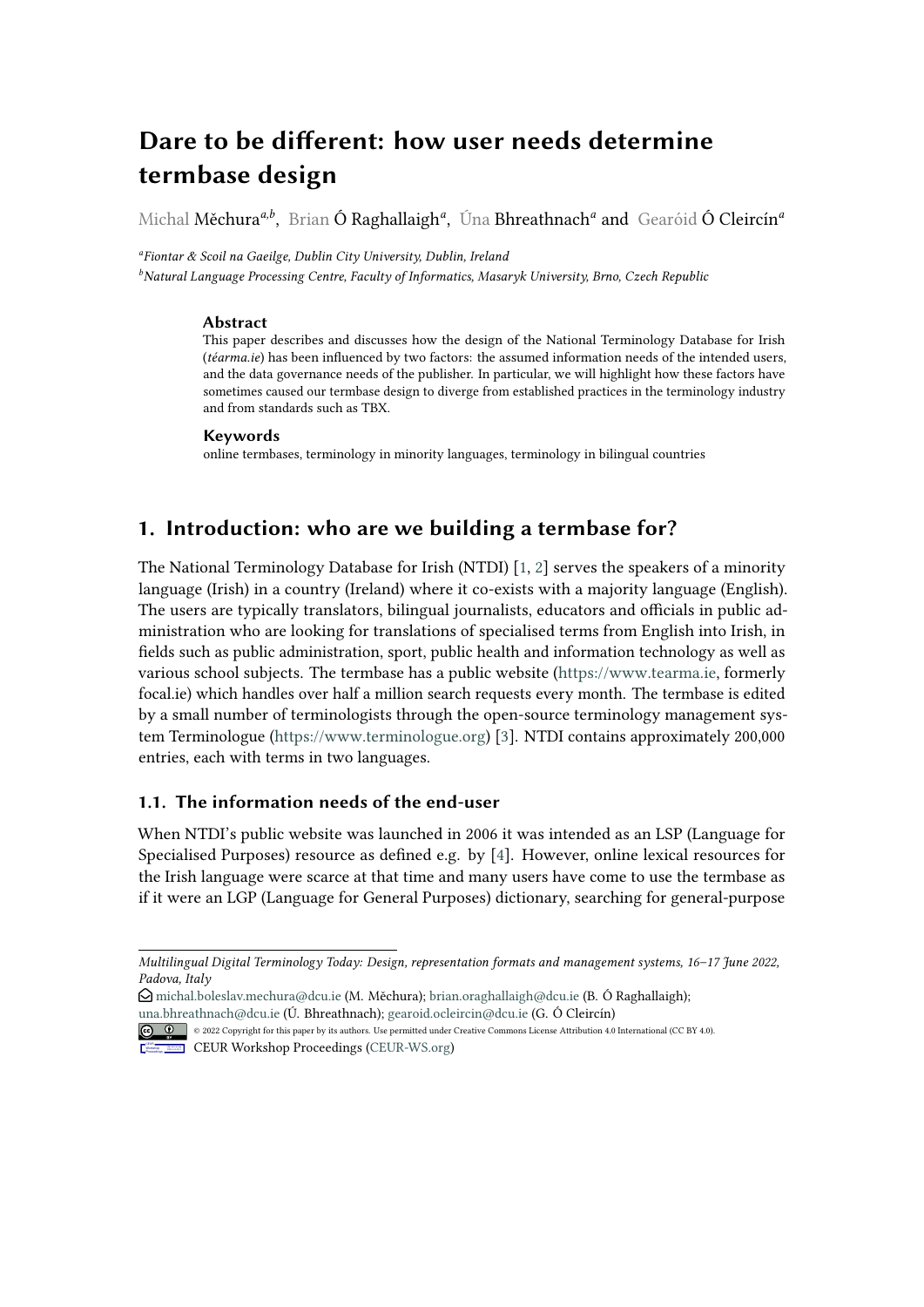vocabulary and looking for the kind of information one would normally expect to find a generalpurpose dictionary. NTDI has evolved to satisfy this unique mixture of the users' *information needs* (a concept originally defined by [\[5\]](#page-4-1)), both in its content (it contains some general-language vocabulary) and in its structure.

### **1.2. The data-governance needs of the terminologist**

While the users' information needs are what drives the design of a termbase, the needs of the terminologists – the editors and maintainers behind the scenes – need to be taken into account as well. These are concerned mainly with *data governance*: quality control, keeping the termbase well organised and well maintained in the long run, avoiding duplicates and so on. The design of the NTDI reflects some of these needs, as we will show in the rest of this paper.

# **2. Some features of NTDI**

We will now review some of NTDI's structural features that have been influenced by the requirements introduced above, covering both the users' information needs and the terminologist's data-governance needs.

## **2.1. Grammatical annotations**

Most termbases in the translation industry or in knowledge engineering contain only sparse grammatical information: it is expected that the user will be a (near-)native speaker and will need no help in determining the gender of nouns or the plural of noun phrases. In NTDI this assumption does not apply: NTDI is a public-service termbase, targeting the general public and serving a user community with a high percentage of learners and non-native speakers. The consequence is that terms in NTDI come with relatively rich grammatical annotations, both as labels attached to terms (part of speech, gender, inflection paradigm) and as inflected forms added to terms (plurals, genitive case). A speciality is that the termbase allows inline grammatical annotations: it is possible to attach labels not just to the entire term but also to a single word inside it, for example to the head noun of a noun phrase.

## **2.2. Term sharing**

Because terms in NTDI contain a lot of grammatical annotation and because many terms are polysemous (= one term designates multiple concepts), the issue of duplication and consistency have arisen: entering the same term into several entries requires duplicate effort and can result in inconsistencies (for example, when a mistaken grammatical label is corrected in one entry but not in another). To prevent duplication and to enforce consistency, NTDI (and Terminologue) has a feature which allows for a term to be shared among several entries. Any changes made to the term in one entry (including changes to its grammatical annotation or to its infected forms) automatically become visible in the other entries too. Approximately 15% of terms in the termbase are shared like this. This is an example of a database design feature which is motivated not by the user's information needs (the end-users are probably not even aware of it)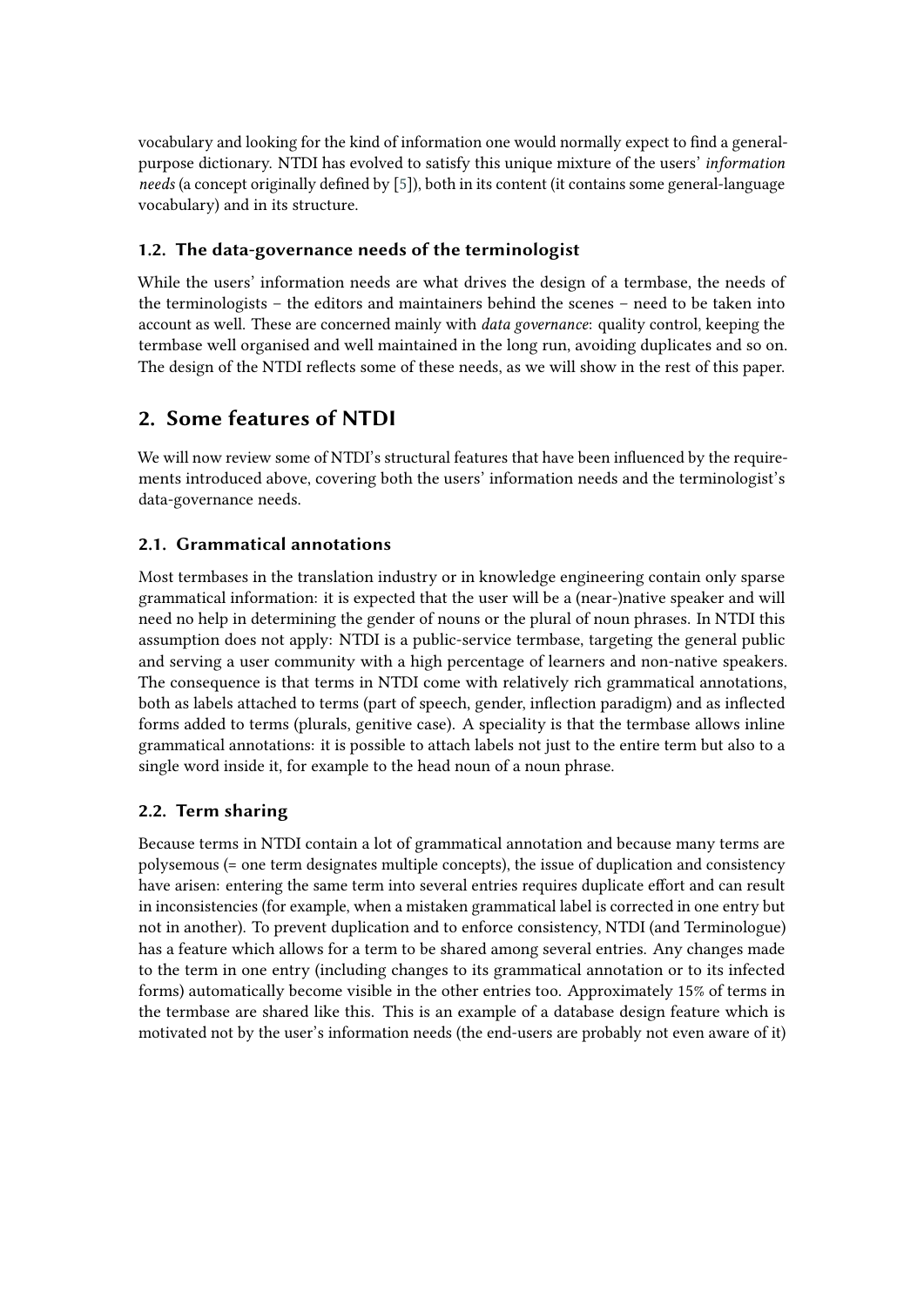| ΕN               | $\checkmark$ | answering machine        |              | $\Delta$ | $\overline{\mathbf{v}}$ | $\times$ |
|------------------|--------------|--------------------------|--------------|----------|-------------------------|----------|
|                  |              |                          |              |          |                         |          |
| GA               | $\checkmark$ | gléas freagartha         |              | A        | v                       | $\times$ |
|                  |              | ◀▶ gléas freagartha fir1 | $\checkmark$ | $\Delta$ | $\overline{\mathbf{v}}$ | $\times$ |
| + annotation     |              |                          |              |          |                         |          |
| gu               |              | v gléis freagartha       |              | A        | v                       | $\times$ |
| ai               | $\checkmark$ | gléasanna freagartha     |              | A        | $\overline{\mathbf{v}}$ | $\times$ |
| + inflected form |              |                          |              |          |                         |          |

Leictreachas, Leictreonaic Electricity, Electronics Leictreachas, Leictreonaic » Earraí Leictreacha Electricity, Electronics » Electrical Goods GA gléas fir1 freagartha gu gléis freagartha, ai gléasanna freagartha EN answering machine  $s \triangledown$ 

**Figure 1:** The Irish multiword term *gléas freagartha* with a part-of-speech label attached to the head noun and two inflected forms (genitive case and plural). Editorial interface on the left, public website on the right.

| EN<br>$\checkmark$<br>money   |                                    |    | $A - V$               | $\times$           |
|-------------------------------|------------------------------------|----|-----------------------|--------------------|
|                               | $\overline{2}$                     |    |                       |                    |
| GA<br>airgead<br>$\checkmark$ | Other entries that share this term | А. | $\quad$ $\quad$       | $\mathord{\times}$ |
| airgead fir1<br>$\checkmark$  | stop sharing add to worklist       |    | $A$ $\forall$         | $\times$           |
| + annotation                  | $\Rightarrow$ cash / airgead tirim |    |                       |                    |
| airgid<br>gu<br>$\checkmark$  | silver / airgead<br>$\Rightarrow$  |    | $\boldsymbol{\nabla}$ | $\times$           |
| + inflected form              |                                    |    |                       |                    |

**Figure 2:** The Irish term *airgead*, with all its grammatical annotation, is shared by three entries.

but by the data-governance needs of the terminologists: the need to eliminate duplicate labour and inconsistency.

#### **2.3. No ontologies**

It is popular in terminology to organise entries into networks of *is-a*, *has-a* and other relations, thus building entire ontologies [\[6\]](#page-4-2). Ontologies are useful in a knowledge-engineering context where the goal is to enable the user to explore and understand an entire domain. In NTDI, however, this goal is almost absent. Our website traffic statistics show that most users consult NTDI not to explore an entire domain but simply to obtain translations of individual terms. NTDI users typically consult the termbase while they are doing something else: translating or writing. Because of this, the software behind NTDI (Terminologue) has no ontology-building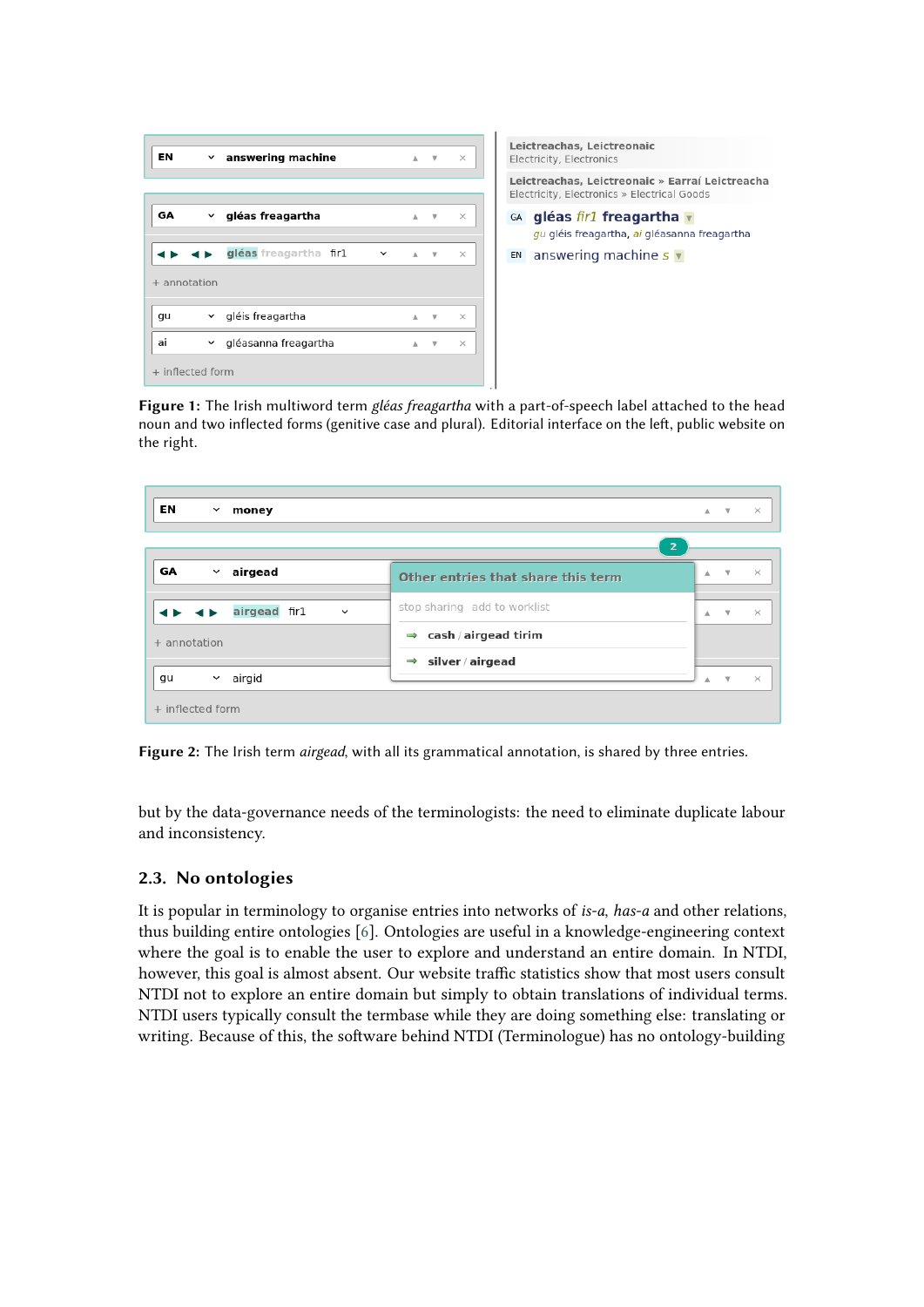features. The only type of entry-to-entry relation available is a simple "see also" relation, as well as relations implicit in our relatively rich scheme of hierarchical domain labels. We find that this is sufficient for the information needs of NTDI's users.

#### **2.4. Optional hiding of information**

It is a truism that when publishing lexical resources online as opposed to on paper, one does not need to worry about space constraints, as computer memory is practically unlimited. But this does not mean that terminological entries can be arbitrarily long: we still need to take the user's cognitive capacity into account and avoid creating a situation of information overload [\[7\]](#page-4-3). For this reason NTDI (and Terminologue) has a feature which allows the terminologists to label certain parts of an entry as non-essential, such as protracted citations from sources, deprecated terms or certain usage examples. Such parts are hidden by default in the public user interface, while users who want to view them can reveal them by clicking a 'plus' icon.

# **3. Conclusion**

The termbase described in this paper departs from established practice in terminology. Many of NTDI's structural features are difficult to map onto structural categories common in other terminological software and in interchange standards such as TBX (for example, TBX has no notion of term sharing). We have attempted to explain in this paper that this divergence is not arbitrary but motivated: motivated by the genre of the termbase (it is a public-service termbase), motivated by the information needs of the end-users, and last but not least, motivated by the data-governance needs of the terminologists.

# **Acknowledgments**

The NTDI is managed by the Gaois research group in Fiontar & Scoil na Gaeilge, Dublin City University in partnership with the Irish Terminology Committee, Foras na Gaeilge.

# **References**

- <span id="page-3-0"></span>[1] M. Měchura, B. Ó Raghallaigh, The Focal.ie National Terminology Database for Irish: software demonstration, in: A. Dykstra, T. Schoonheim (Eds.), Proceedings of the 14th EU-RALEX International Congress, Fryske Akademy, Leeuwarden/Ljouwert, The Netherlands, 2010, pp. 937–948.
- <span id="page-3-1"></span>[2] C. Nic Pháidín, G. Ó Cleircín, Ú. Bhreathnach, Building on a terminology resource – the Irish experience, in: A. Dykstra, T. Schoonheim (Eds.), Proceedings of the 14th EURALEX International Congress, Fryske Akademy, Leeuwarden/Ljouwert, The Netherlands, 2010, pp. 954–965.
- <span id="page-3-2"></span>[3] M. Měchura, B. Ó Raghallaigh, Introducing Terminologue: a cloud-based, open-source terminology management tool, Presented at XIX EURALEX International Congress, 2021.